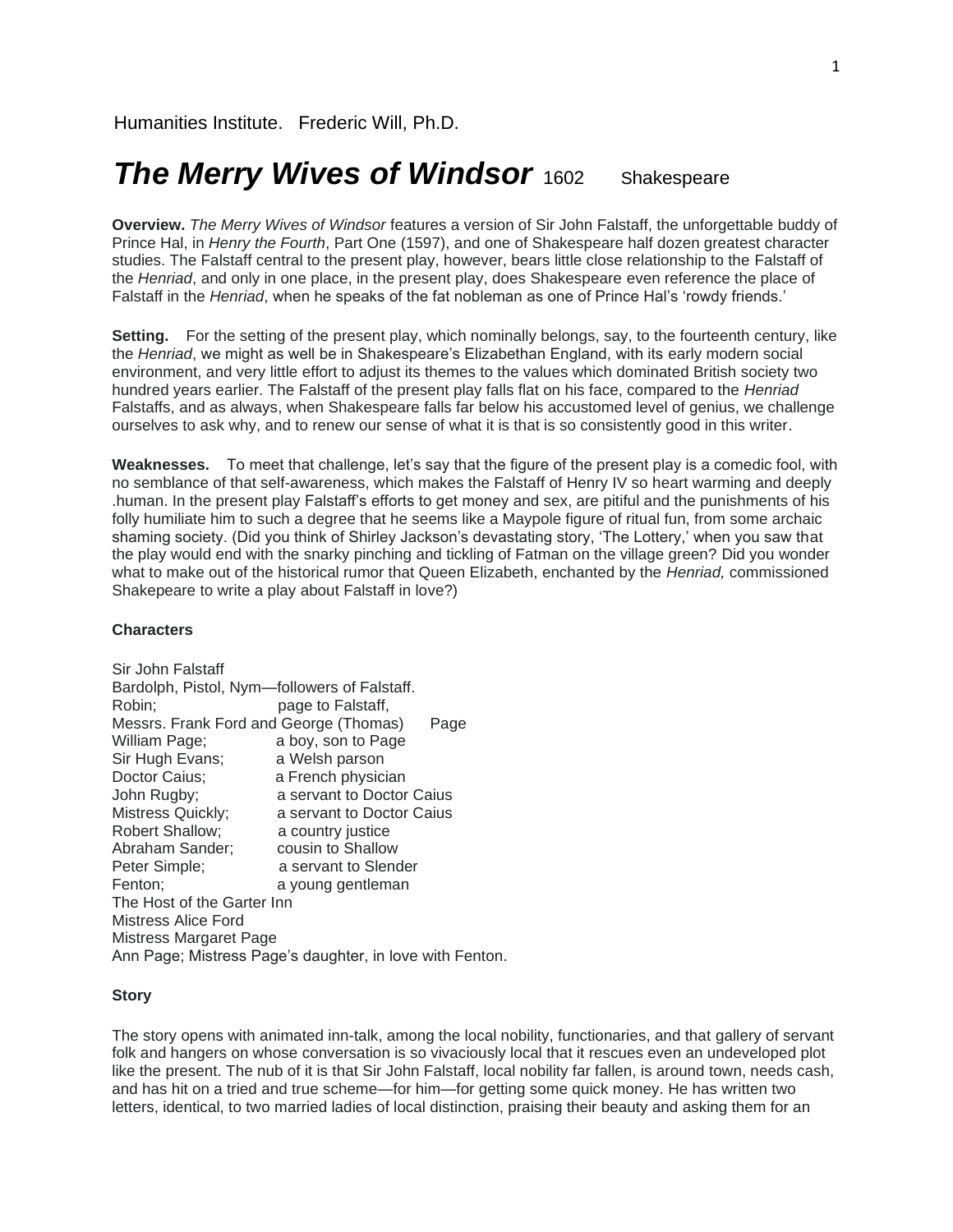assignation. His plan, of course, is to try to make out with them, and in the course of it to fleece them. This is the same merry overweight con man we knew from the *Henriad*, but instead of working with a group of underworld figures, he is this time a freelance crook. Much of the humor of his behavior fades away in this change.

**Subplots.** As with many Shakespeare plays--*The Taming of the Shrew* is a fine example—there are two plots running parallel to one another, and ultimately blending with one another. (The plots in question are comedies, in which the protagonists, and some sub-agonists, make it through their respective wooing practices, and come out as a grand conglomerate of winners, each suitor finding his or her appropriate mate.) The chief plot of the present play will surround Falstaff's efforts to woo and above all fleece, while the sub plot will involve the efforts of one of the two wooed ladies to get her daughter advantageously married off. From the dramaturgical standpoint, Shakespeare is enabled to keep the audience vividly moving from one action scene to another—as in a classic l950's TV show, like the *Honeymooners* making the watcher's head turn, as he anxiously awaits the next development.

**The main plot.** To render the main plot of maximum interest, Shakespeare takes advantage of the double identical letters theme. He lets the husbands, of both of the ladies to whom Falstaff writes, find out about the assignations being proposed to their wives. One of the husbands is very easy going about such matters, trusting his wife, and much more interested in a useful marriage for his daughter, than in the fine points of his own marriage. The other husband is the jealous type. He is immediately concerned both to control his property, and to get revenge on the letter writer. The plot unfolds as Mr. Ford, the jealous man under an assumed name, arranges to meet Falstaff in the Garter Inn.

**The details.** Shakespearian comedy is if anything interested in details. (The greatness of Shakespeare lies in his double brilliance; he has heart, but he is also a geometrician, sketching out the lines of dramatic energy as though they were components of. a geometric proof.) Mr. Ford—identifying himself as a Mr. Broom-- tells Falstaff that he, Ford, wants to find a way to make out with a certain Mrs. Ford—Ford's wife—and that he would like Falstaff ito test the waters, by trying to seduce the lady. If Falstaff is successful, that will mean that it is worthwhile for Mr. Broom to have a try. Falstaff, accordingly, has a try, but has failed to pre think, for of course, in a grapevine culture like that of the Garter Inn, the ladies have for some time been sharing notes about Falstaff's letter and plans. They are ready and waiting for the old fool, when he makes his move on Mrs. Ford. In order to hide him for his own sake, as they put it, they hastily dump him into a foul smelling laundry basket—Falstaff later describes the disgusting linens that buried him—and dump him into the river.

**Second effort.** Falstaff is persistent, and sets up another assignation with Mrs. Ford, who of course shares the delectable details with Mrs. Page, the easy going one. Once again Mr. Ford arrives home at the crucial moment, and the ladies have to hop fast, to get Falstaff, who has arrived for his big date, out of the way or, better, disguised. All they can think of is the outfit and bonnet of the aunt of one of the serving women in the Garter Inn. This time Mr. Ford comes on 'Mr. Broom,' and beats the shit out of him with a broomstick. Falstaff, though ego battered, survives, and lives to trick again.

**Tone-shift.** We are at the brink, this time, of one of those tone shift moments when Shakespeare refuses us the ease of narrative wrap-up. Watch this. The two women decide it is time for their own revenge, and, having shared with their husbands their own knowledge of the tricks that had been going on, they make their own plan for humiliating their pursuer. The Festival of Herne the Hunter comes to hand, a perfect solution.

**Festival.** For this rustic festival, annually performed around the Windsor oak, in the English forest land, a figure of the legendary Herne the Hunter appears in rustic garb, to the delight of the locals, and especially of the children. On the present occasion the gullible Falstaff is gussied up comically, stationed under the oak while the children, dressed as fairies, dance around the tree, tickling, pinching, and lightly burning the to them comical fatman who gradually realizes how emphatically he is being made a fool.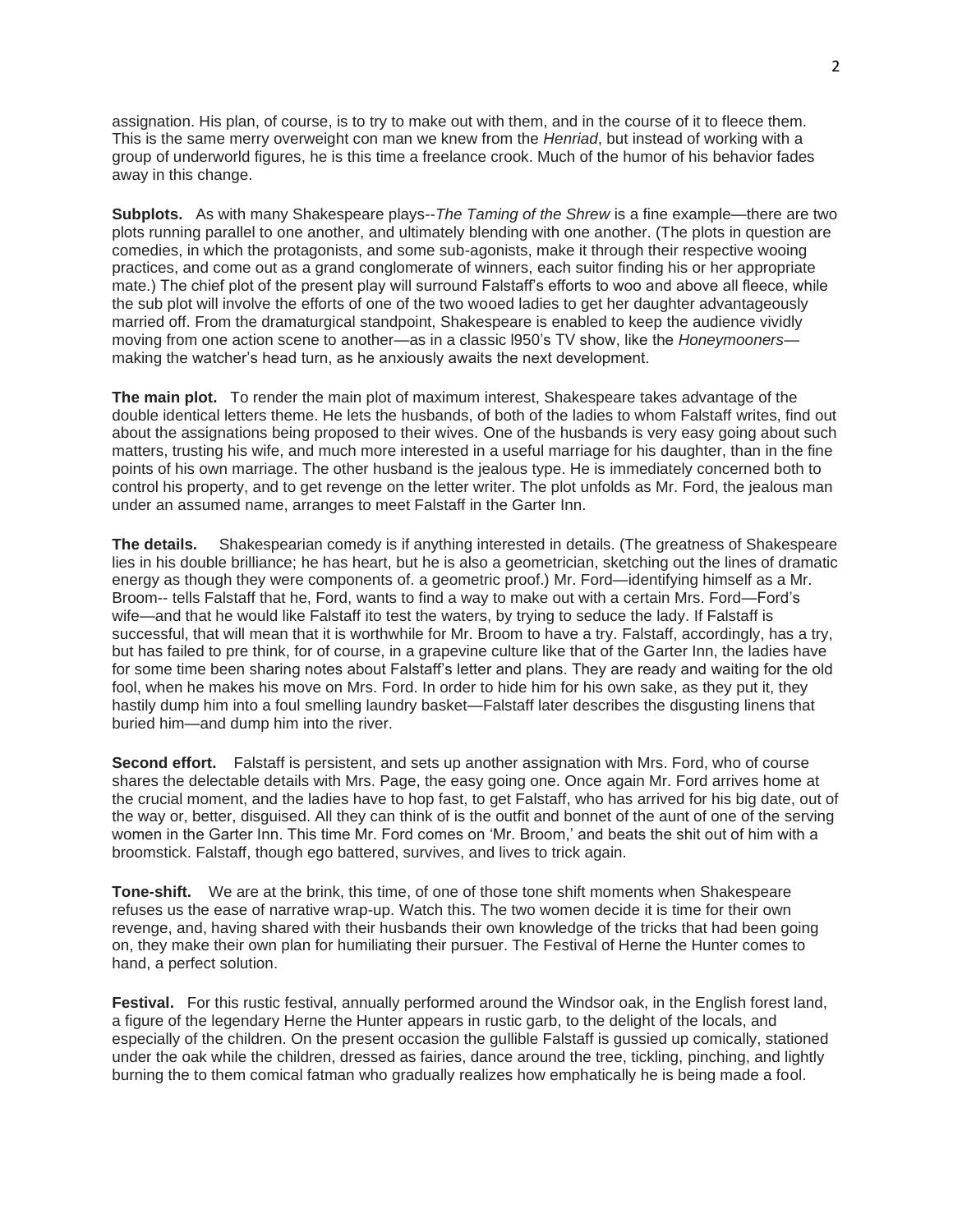**Finale.** At the end, after Falstaff has gotten his comeuppance, and the right marriages have been brought to completion among the sub-plot contestants—bells ringing especially for Mrs. Page's charming Ann and her lover, Fenton—the whole *dramatis personae* trek off to Mrs. Page's friendly house, for hot cider around a country fire. Falstaff himself is invited!

## **Themes**

**Love and Marriage.** Both the Pages and the Fords offer us a glimpse into middle class married life in Elizabethan England. We see easily recognizable developments: jealousy when one's spousepossession is courted by another, or, alternatively, self-confident easiness about the spouse's fidelity; desire to set up attractive marriages for the children.

**Jealousy and Revenge**. Mr. Ford will be the perfect example here. He is eager to attack Falstaff for his address to Mrs. Ford, and to this end traps Falstaff into a complex set of self-humiliating actions.

**National traits.** Two of the locals—the French doctor and the Welsh parson—speak English with a heavily interlarded dose of their own native language. Shakespeare is keenly sensitive to the comic bizarre of such language blends, as well as to the speech of laborers on the street, who speak an English barely intelligible to the English scholar of our own day.

**Self-awareness.** The understanding of self, which makes a literary character round, and full of implications, rather than flat, and simply part of the narrative, is totally lacking to Falstaff in the present play, whereas 'roundness' is the name of the game, in rendering the Falstaff of the *Henriad* funny, human, and universal.

# **Falstaff**

**Character.** Falstaff is clearly the main character, though lovers of this character in the *Henriad*, with his deep and reckless humanity, will feel let down by the one dimensional, totally clueless fat figure that Shakespeare has created here.Shakespeare makes up, in part, by turning Falstaff into a figure of humiliation in the present play, and thus giving the reader the curious fascination of indulging that 'desire to humiliate'—or to be humiliated--which never fails to spice up a failing narrative.

**Parallels.** One thinks, yes, of Shirley Jackson's powerful short story, 'The Lottery,' which subjects to ritual stoning a housewife who has the bad luck to become a community scapegoat. The same kind of desperation, which downpours over the main figure in Jackson's story, strikes Ajax, in Sophocles' play of the name, when he learns that the most humiliating of fates, the not receiving the armor of Achilles, has befallen him. What could more accurately deflate romantic expectations, such as those of Falstaff, than to be pushed aside like Werther, at the apex of his passion, and to be invited to the wedding of the woman he adores?

#### **Illustrative moments**

**Plotting.** From the beginning of the play, Falstaff is all about improving his cash flow and at the same time satisfying his libido. (He has clearly had plenty of practice at this dual activity.) He hopes to make a catch and take away a personal loan!

**Romancing** Falstaff proposes assignations to the two married women, to whom he has written. He hopes they will keep their mouths shut, and not share their letters with one another, but he is wrong, big time, and pays a heavy price for his innocence.